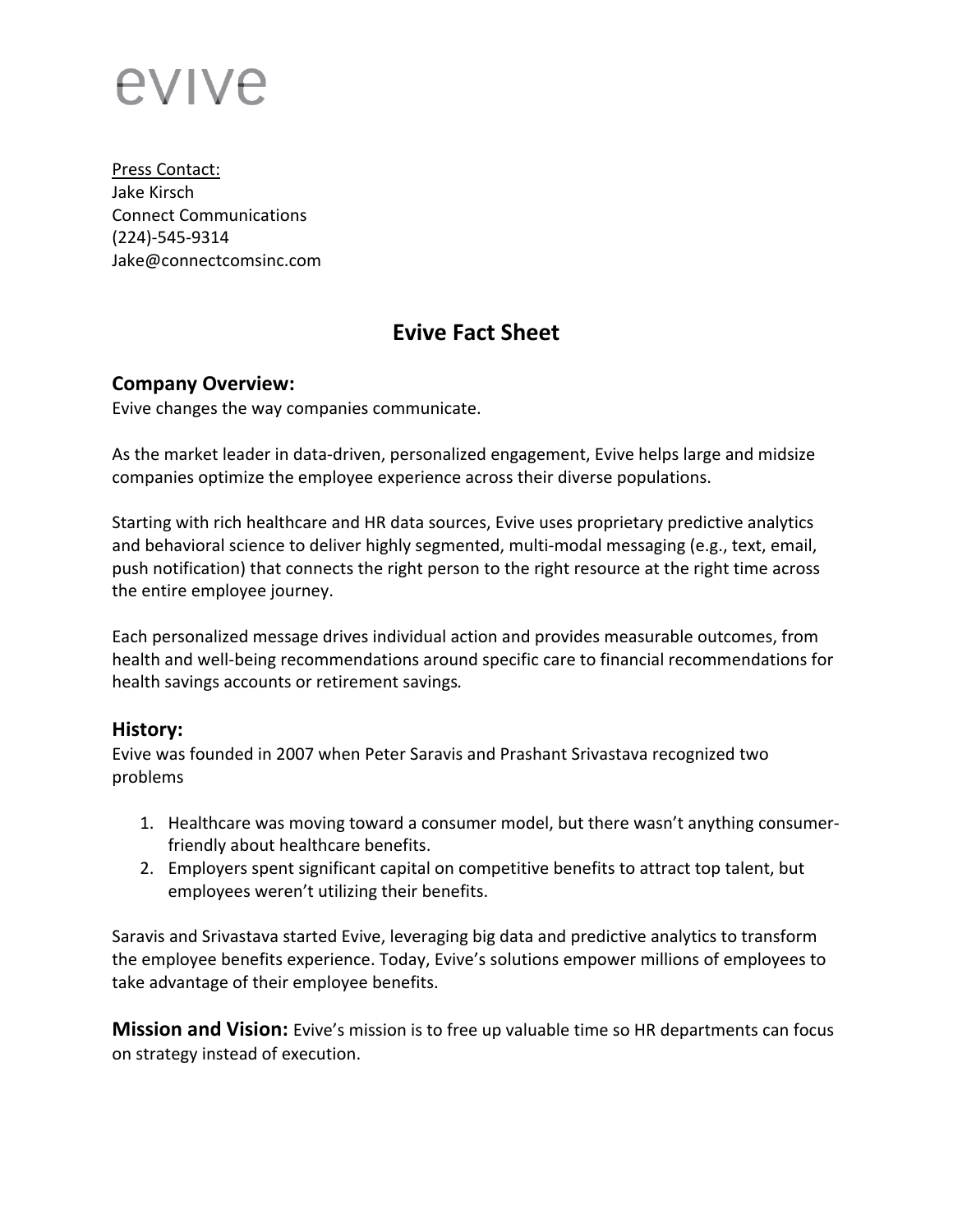## **Leadership Team***:*

Prashant Srivastava, Co-Founder, President and Chief Executive Officer Peter Saravis, Co-Founder and Executive Chairman Adam Kanouse, Chief Technology Officer John McDonnell, Chief Operating Officer Daya Kori, Managing Director and Software R&D Center

## **Number of Employees:**

200

## **Key Differentiators:**

- The Evive platform collects information from numerous data sources, analyzes the data using behavioral science and predictive analytics to deliver timely, relevant, personalized messaging to employees and their spouses, using their elected mode of communication (text message, email, push notification).
- The platform can micro-segment audiences based on health and Rx claims, daily habits and behavioral data, firmographic and demographic information, to deliver personalized and timely outreach, instead of mass campaigns.
- All messages are hyper-personalized to inspire action and engagement, freeing up time so HR departments can focus on strategy, not execution.
- If an employee, spouse or dependent takes action, the prompt is turned off as soon as response data shows action and a new recommendation is delivered using the same personalized data information.
- However, if the message doesn't drive engagement, Evive analyzes, optimizes, reprioritizes and uses machine learning to surface new communication recommendations that reminds employees to take action.

#### **Company Milestones:**

- 2007 Evive is founded to make healthcare more consumer-friendly.
- 2016 54% annualized growth and doubles the size of its office.
- 2017 Celebrates 10th anniversary and expands leadership team.
- 2018 Susquehanna Growth Equity, LLC invests \$43 million to help Evive expand.
- 2020 Evive acquires WiserTogether, a tool that helps people quickly find the right treatment based on the user's symptoms, preexisting conditions, and claims data.

#### **Clients:**

Gap, ATM, Sanofi, Boeing, AVON and Walgreens, among others.

# **Events, Accolades, Volunteerism and Coverage:**

- Evive speaks, sponsors and participates in industry conferences and events The Business Group on Health Annual Summit, Benefits Forum & Expo and Health & Benefits Leadership Conference.
- Evive has won awards by several organizations 2021 Built in Chicago's "Best Places to Work in Chicago" and "Best Midsize Places to Work"; 2020 Built in Chicago's lists of